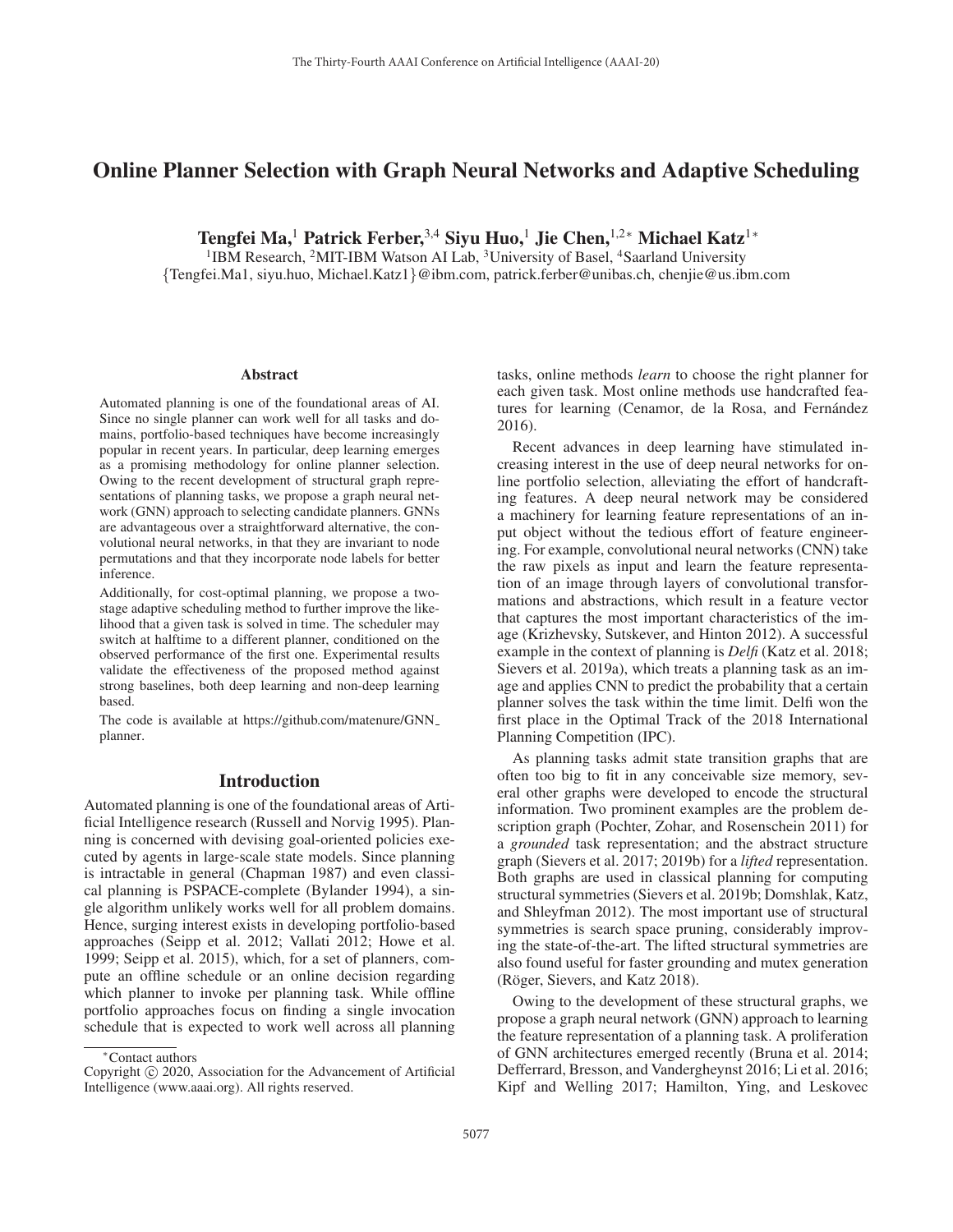

Figure 1: An example planning task (left) with its grounded graph representation (middle) and the lifted one (right). The task, *blocksworld*, uses a gripper to rearrange a set of blocks from an initial configuration to the goal configuration. The coloring of the graph nodes indicate node labels. For more details, see the section "Graph Construction."

2017; Gilmer et al. 2017; Veličković et al. 2018). In this work, we explore the use of two representative GNNs graph convolutional networks (Kipf and Welling 2017) and gated graph neural networks (Li et al. 2016). The former is *convolutional*, which extends convolution filters for image patches to graph neighborhoods. The latter is *recurrent*, which treats the representation of a graph node as a dynamical-system state that can be recurrently updated through neighborhood aggregation. A key difference between the two is whether network parameters are shared across layers/steps, similar to that between a CNN and a recurrent neural network.

GNNs have two advantages over CNNs for graph inputs. First, GNNs address the limitation of images that are not invariant to node permutation. Second, GNNs incorporate node and edge attributes that produce a richer representation than does the image surrogate of the graph adjacency matrix alone.

With the use of GNNs, we in addition consider the problem of cost-optimal planning, whose goal is to solve as many tasks as possible, each given a time limit, with cost-optimal planners. We propose a two-stage adaptive scheduling approach that enhances the likelihood of task solving within the time limit, over the usual approach of using a single planner for the whole time span. The proposal is based on the observation that if a planner solves a given task in time, its execution is often rather quick. Hence, we divide the time interval in two equal halves and determine at the midpoint whether to change the planner, should it be still running at that time. Experimental results show that the proposed adaptive scheduling consistently increases the number of solved tasks, compared with the use of a single planner.

# Planning and Planner Selection

Planning algorithms generally perform reachability analysis in large-scale state models, which are implicitly described in a concise manner via some intuitive declarative language. One of the most popular approaches to classical planning in general and to cost-optimal planning in particular is statespace heuristic search. The key to this approach is to automatically derive an informative heuristic function  $h$  from states to scalars, estimating the cost of the cheapest path from each state to its nearest goal state. The search algorithms then use these heuristics as search guides. If  $h$  is admissible (that is, it never overestimates the true cost of reaching a goal state), then search algorithms such as  $A^*$  are guaranteed to provide a cost-optimal plan.

Over the years, many admissible heuristics were developed to capture various aspects of planning tasks; see, e.g., (Edelkamp 2001; Helmert et al. 2014; Helmert and Domshlak 2009; Haslum, Bonet, and Geffner 2005). Further, search pruning techniques (Wehrle and Helmert 2014; Shleyfman et al. 2015) were developed to reduce the search effort, producing sophisticated search algorithms (Edelkamp, Kissmann, and Torralba 2015; Gnad and Hoffmann 2015). All these techniques can be used interchangeably. Moreover, most of them are highly parameterized, allowing to construct many possible cost-optimal planners.

Because of the intractability of planning, a single planner unlikely works well across all possible domains. Some planners excel on certain tasks, while some on others. However, given a task, it is unclear whether a particular planner works well on the task without actually running it. With a large number of planners, especially in resource constrained situations, it is infeasible to try all of them until a good one is found. Hence, it is desirable to predict the performance of the planners on the task and select the best performing one.

One approach of making such a selection allocates a time budget to each planner and assigns the same allocation for all tasks, offline. Prominent examples include Fast Downward Stone Soup (FDSS) (Helmert et al. 2011) and Fast Downward Cedalion (Seipp, Sievers, and Hutter 2018).

Another approach uses supervised machine learning to predict an appropriate planner for a task. The predictive model requires for each task a feature representation, often handcrafted (Howe et al. 1999; Cenamor, de la Rosa, and Fernández 2016), including for example the number of actions, objects, predicates in the planning task, and the structure of the task's causal graph. This approach worked reasonably well in practice for non-optimal planning, winning the first place in IPC 2014. However, even the updated version, whose portfolio included top performing planners at IPC 2018 (e.g., the one presented by (Katz and Hoffmann 2014)), performed poorly in this competition, ranked only 12th.

For cost-optimal planning, an online approach is a metasearch in the space of solution set preserving problem mod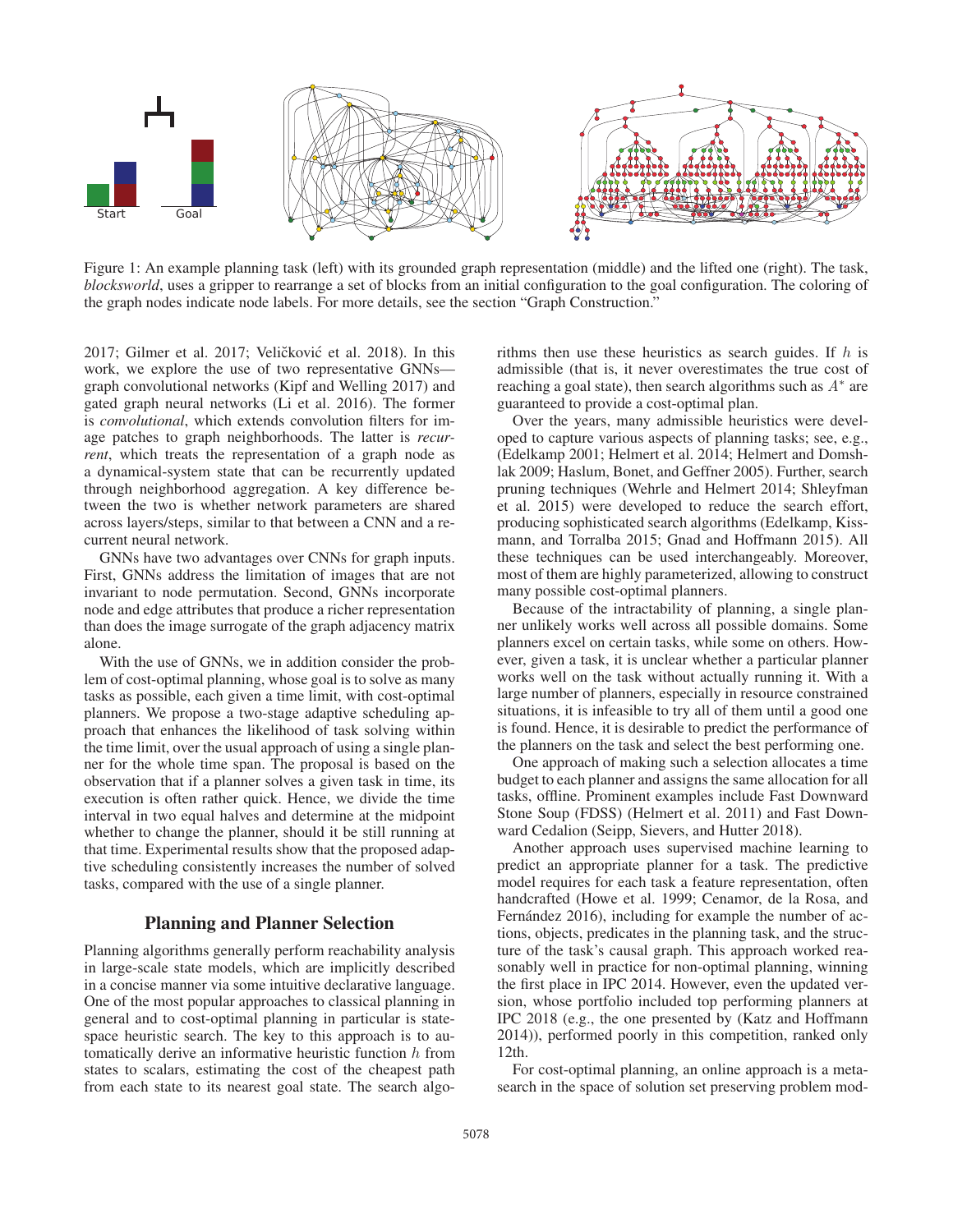ifications (Fuentetaja et al. 2018), aiming at finding task formulations that a planner would work well on. The resulting planner, *MSP*, also ranked 12th in IPC 2018.

Yet another cost-optimal planner performing online selection is Delfi, which treats a planning task as an image and selects a planner from the portfolio through training a CNN to predict which planner solves the given task in time. Specifically, a planning task is formulated as a certain graph, whose adjacency matrix is converted to an image, and a CNN is used to perform image classification. Delfi won IPC 2018.

Note that graph representations have also been used for probabilistic planning (Toyer et al. 2018), which is applied to a specific domain. In such a setting, action schemas are shared among the input tasks, but it is unclear how the approach can be adapted to domain-independent settings.

# Graph Construction

Two versions of Delfi were submitted to IPC 2018, differing in the way the planning task is represented. Delfi1 works on the lifted representation of the task, based on PDDL's abstract structure graph (ASG) (Sievers et al. 2019b); whereas Delfi2 works on the grounded representation, based on the problem description graph (PDG) (Pochter, Zohar, and Rosenschein 2011). Both graphs have additional features (e.g., node labels), which are ignored when being converted to an image.

In this work, we reuse the graphs built by Delfi, incorporating additionally node labels. Figure 1 shows a classical planning example, *blocksworld*, with its two graphs. For illustrative purpose only the three-block version is shown; the problem is NP-hard.

For the construction of ASGs, planning tasks correspond to abstract structures, which include actions, axioms, the initial state, and the goal. Nodes are labeled by their types; e.g., action, axiom, predicate, and object. Edges encode the inclusion hierarchy of the abstract structures.

For the construction of PDGs, there are nodes for all task facts, variables, actions, conditional effects, and axioms. Each node type has a separate label, further divided by the action cost in the case of action nodes, and whether the fact is initially true and required in the goal, in the case of facts. Edges connect facts to their variables, actions to their conditional effects, conditional effects to their effect facts, condition facts to their conditional effects, precondition facts to their actions and axioms, and actions and axioms to their unconditional effect facts.

# Planner Selection with Graph Neural Nets

Given a portfolio of planners, we model the selection problem as predicting the probability that each planner fails to solve a given task in time. Then, the planner with the lowest probability is selected for execution. Denote by  $G$  a task,  $\mathcal{G} = \{G\}$  the space of tasks, and D the size of the portfolio. Parameterized by  $\theta \in \Theta$ , the problem amounts to learning a D-variate function  $f : \mathcal{G} \times \Theta \to [0, 1]^D$  that computes the failure probabilities for all planners in the portfolio.

Let  $S = \{(G, y)\}\$ be the set of task-label pairs for training, where  $y \in \{0,1\}^D$  is the ground-truth labeling vector,

whose element  $y_i$  denotes the fact whether planner j fails to solve the task in time:

$$
y_j = \begin{cases} 0, & \text{if execution time of } j \text{ does not exceed } T, \\ 1, & \text{otherwise.} \end{cases}
$$
 (1)

Then, the learning amounts to finding the optimal parameter  $\theta$  that minimizes the cross-entropy loss function

$$
L(\theta) = - \sum_{(G,y)\in S, j=1} \sum_{j=1}^{D} y_j \log f_j(G, \theta) + (1 - y_j) \log(1 - f_j(G, \theta)).
$$

#### Graph Representation Learning

Since a planning task is formulated as a graph, we write  $G =$  $(V, E)$ , where V is the node set and E is the edge set. For calculus, the function  $f$  requires a vectorial representation  $h_G$  of the graph G. Deep learning uses deep neural networks to compute this vector, rather than handcrafting. In our work, the design of f consists of three steps:

- 1. Parameterize the vectorial representation  $h<sub>v</sub>$  for all nodes  $v \in V$ .
- 2. Form the graph representation as a weighted combination of  $h_v$ :

$$
h_G = \sum_{v \in V} \alpha_v h_v,\tag{2}
$$

where  $\alpha_v$  denotes the attention weight, scoring in a sense<br>the importance of the contribution of each node to the the importance of the contribution of each node to the overall representation of the graph.

3. Parameterize  $f$  as a feedforward neural network, taking  $h_G$  as input:

$$
f(G, \theta) = \text{sigmoid}(W_{\text{logit}}^{\top} h_G). \tag{3}
$$

The parameter set  $\theta$  thus includes the parameter matrix  $W_{\text{logit}}$  and all the parameters in  $h_v$  and  $\alpha_v$ .

Graph neural networks differ in the parameterizations of the node representation  $h<sub>v</sub>$  and possibly the attention weight  $\alpha_v$ . In this work, we consider two types of GNNs: graph convolutional networks and gated graph neural networks.

#### Graph Convolutional Networks (GCN)

GCN (Kipf and Welling 2017) generalizes the convolution filters for image patches to graph neighborhoods. Whereas an image patch contains a fixed number of pixels, which may be handled by a fixed-size filter, the size of a node neighborhood varies. Hence, the convolution filter for graphs uses a parameter matrix to transform each node representation computed from the past layer, and linearly combines the transformed representations with certain weights based on the graph adjacency matrix.

Specifically, let  $t$  be the layer index, orient the node representations  $h_v^{(t)}$  as row vectors, and stack them to form the matrix  $H^{(t)}$  A laver of GCN is defined as matrix  $H^{(t)}$ . A layer of GCN is defined as

$$
H^{(t+1)} = \sigma(\widehat{A}H^{(t)}W^{(t)}).
$$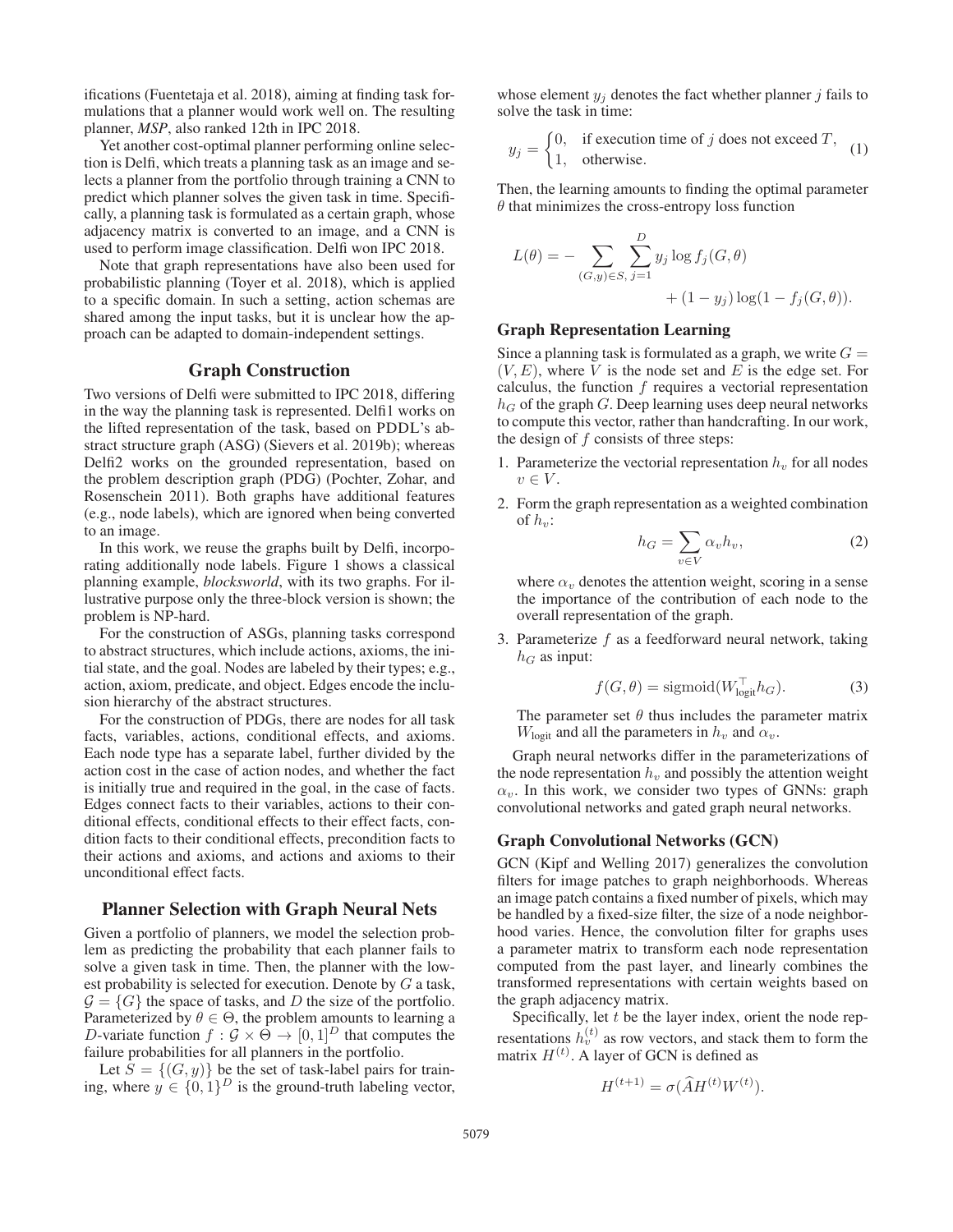Here,  $W^{(t)}$  is the parameter matrix,  $\widehat{A}$  is a normalization of the adjacency matrix A, and  $\sigma$  is an activation function (e.g., ReLU). The normalization is defined as

$$
\widehat{A} = \widetilde{D}^{-\frac{1}{2}} \widetilde{A} \widetilde{D}^{-\frac{1}{2}}, \ \widetilde{A} = A + I, \ \widetilde{D} = \text{diag}(d_i), \ d_i = \sum_k \widetilde{A}_{ik}.
$$

Using an initial feature matrix  $X$  (which, for example, can be defined based on node labels by using one-hot encoding) as the input  $H^{(0)}$ , a few graph convolutional layers produce a sophisticated representation matrix  $H^{(T)}$ , whose rows are treated as the final node representations  $h_{ij}$ . Orient rows are treated as the final node representations  $h<sub>v</sub>$ . Orient them back as column vectors; then, the attention weights are defined by using a feedforward layer

$$
\alpha_v = \text{sigmoid}(w_{\text{gate}}^\top[h_v^{(T)}; h_v^{(0)}]),\tag{4}
$$

where  $w_{\text{gate}}$  is a parameter vector. Hence, the overall parameter set for the model  $f$  by using the GCN architecture is

$$
\theta = \{W_{\text{logit}}, w_{\text{gate}}, W^{(0)}, W^{(1)}, \dots, W^{(T-1)}\}.
$$

# Gated Graph Neural Networks (GG-NN)

The architecture of GG-NN (Li et al. 2016) is recurrent rather than convolutional. In this architecture, the node representation is treated as the state of a dynamical system and the gated recurrent unit (GRU) is used to update the state upon a new input message:

$$
h_v^{(t+1)} = \text{GRU}(h_v^{(t)}, m_v^{(t+1)}).
$$

The message  $m_v^{(t+1)}$  is an aggregation of the transformed<br>states for all the neighboring nodes of v. Specifically destates for all the neighboring nodes of  $v$ . Specifically, denote by  $\text{in}(v)$  and  $\text{out}(v)$  the sets of in-neighbors and outneighbors of  $v$ , respectively, and let  $W_{\text{in}}$  and  $W_{\text{out}}$  be the corresponding parameter matrices shared by all graph nodes and recurrent steps. The message is then defined as

$$
m^{(t+1)}_v = \sum_{u\in \operatorname{in}(v)} W_{\operatorname{in}}^\top h^{(t)}_u + \sum_{u'\in \operatorname{out}(v)} W_{\operatorname{out}}^\top h^{(t)}_{u'}
$$

Similar to GCN, GG-NN may use the initial features for each node as the input  $h_v^{(0)}$  and produce  $h_v^{(T)}$  as the final node representation  $h_v$ , through T recurrent steps. Thus the node representation  $\hat{h}_v$ , through  $\hat{T}$  recurrent steps. Thus, the attention weights  $\alpha_v$  may be computed in the same manner as  $(4)$ . Therefore, the overall parameter set for the model f by using GG-NN is

$$
\theta = \{W_{\text{logit}}, w_{\text{gate}}, W_{\text{in}}, W_{\text{out}}, \text{ and parameters of GRU}\}.
$$

#### Variants

One variant of the attention weights in (4) is that the parameter vector  $w_{\text{gate}}$  may not be shared by the planners. In other words, for each planner  $j$ , a separate parameter  $w_{\text{gate},j}$  is used to compute the attention weights  $\alpha_{v,j}$  and subsequently the graph representation  $h_{G,j}$  and the predictive model  $f_j(G, \theta) = \text{sigmoid}(W_{\text{logit},j}^{\top} h_{G,j})$ . In this manner, node representations are still shared by different planners, but not the graph representation. Such an approach may be used to increase the capacity of the model  $f$ , which sometimes works better than using a single  $w_{\text{gate}}$ .

# Adaptive Scheduling

When the goal is to solve a given task within a time limit  $T$  (but not how quickly it is solved), one may try a second planner if she "senses" that the selected one unlikely completes in time. Such a scenario may occur when the model f described in the preceding section is insufficiently accurate. Then, we offer a second chance to reevaluate the probability that the currently invoked planner cannot complete within the rest of time allowance, versus the probability that a separate planner fails to solve the task in this time span. If the former probability is lower, we have no choice but to continue the execution of the current planner; otherwise, we switch to the latter one. The intuition comes from the observation that if a planner solves a task in time, often it completes rather quickly. Hence, the remaining time may be sufficient for a second planner, should its failure/success be accurately predicted.

To formalize this idea, we set the time of reevaluation at  $T/2$ . We learn a separate model g that predicts the probabilities that each planner fails to solve the task before timeout, conditioned on the fact that the current planner  $p$  needs more time than  $T/2$ . We write the function  $g : \mathcal{G} \times [D] \times \Theta \rightarrow$  $[0, 1]^D$ , where  $[D]$  denotes the set of integers from 1 to D, and parameterize it as

$$
g(G, p, \theta_g) = \text{sigmoid}(W_{\text{logit}}^{\top} h_G + W_{\text{fail}}^{\top} e_p),
$$

where  $e_p \in \{0, 1\}^D$  is the one-hot vector whose *p*th element is 1 and 0 for others is 1 and 0 for others.

Compare this model with  $f$  in (3). First, we introduce an additional parameter matrix  $W_{\text{fail}}$  to capture the conditional fact. Second, the graph representation  $h<sub>G</sub>$  reuses that in f. In other words, the two models  $f$  and  $g$  share the same graph representation but differ in the final prediction layer.

#### Training Set

One must construct a training set  $S<sub>g</sub>$  for learning the model g. One approach is to reuse all the graphs in the training of the model  $f$ . For every such graph  $G$ , we pick the planners  $p$  whose execution time exceeds  $T/2$  and form the pairs  $(G, p)$ . For each such pair, we further construct the groundtruth labeling vector  $z \in \{0,1\}^D$  to form the training set  $S_g = \{(G, p, z)\}.$ 

The construction of the labeling vector follows this rationale: For any planner  $j$  different from  $p$ , because the time allowance is only  $T/2$ , straightforwardly  $z_j = 0$  if j solves the task in time less than  $T/2$ ; otherwise,  $z_i = 1$ . On the other hand, when  $j$  coincides with  $p$ , the continued execution of j gives a total time allowance T. Hence,  $z_i = 0$  if j solves the task in time less than T and otherwise  $z_j = 1$ . To summarize,

$$
z_j = \begin{cases} 0, & \text{if } j = p \text{ and execution time of } j \text{ is } \leq T, \\ 1, & \text{if } j = p \text{ and execution time of } j \text{ is } > T, \\ 0, & \text{if } j \neq p \text{ and execution time of } j \text{ is } \leq T/2, \\ 1, & \text{if } j \neq p \text{ and execution time of } j \text{ is } > T/2. \end{cases}
$$

The size of the training set  $S_q$  constructed in this manner may be smaller, but more likely greater, than that of  $S$ , depending on the performance of the planners on each task. In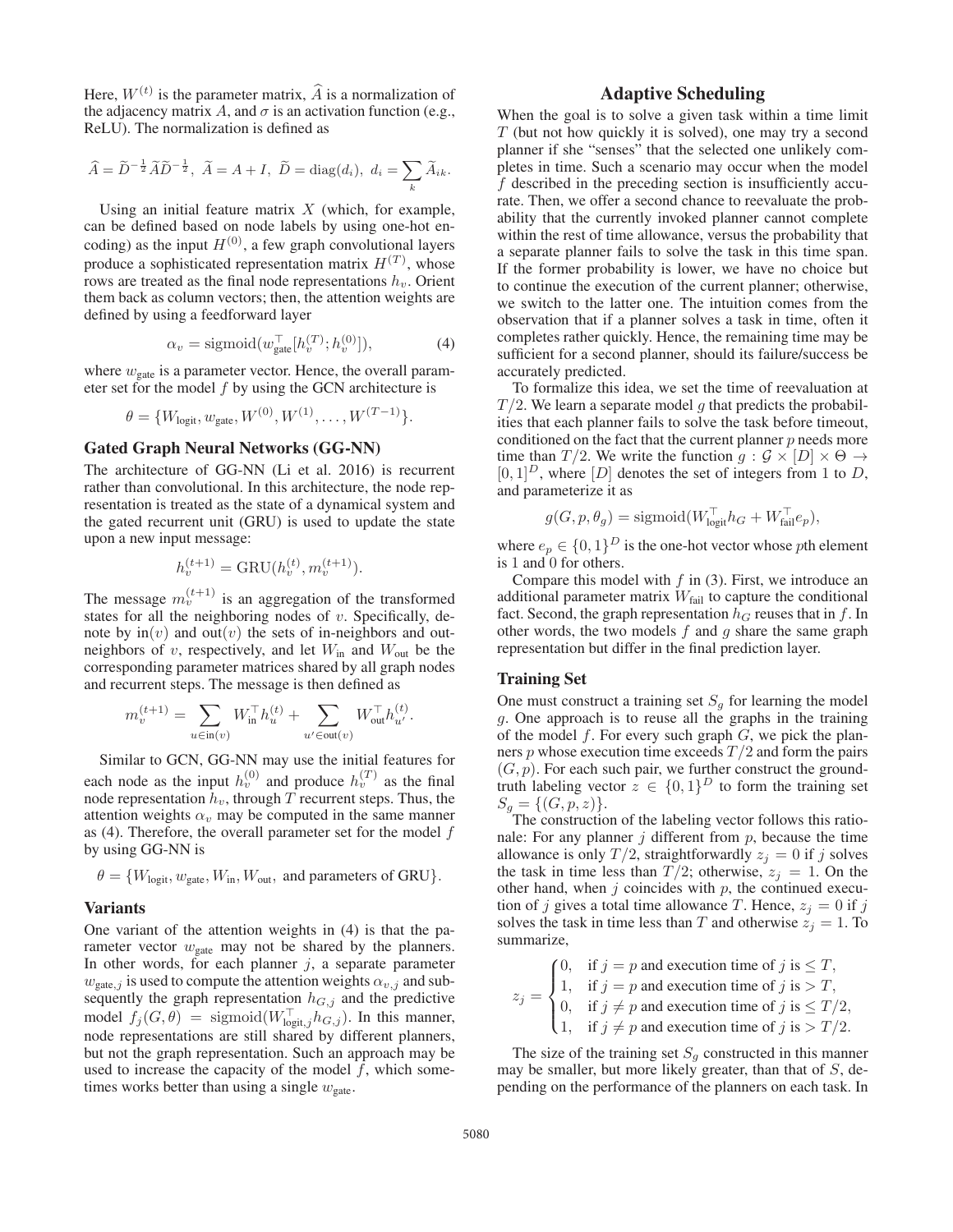| Table 1: Summary of data set.                                     |             |                                               |  |  |  |
|-------------------------------------------------------------------|-------------|-----------------------------------------------|--|--|--|
|                                                                   | Grounded    | Lifted                                        |  |  |  |
| # Graphs, train+val / test                                        | 2.294 / 145 |                                               |  |  |  |
| # Nodes, min / max / mean / median                                |             | $6/47,554/2,056/580$ $51/238,909/3,001/1,294$ |  |  |  |
| Node degree, min / max / mean / median 0.88 / 10.65 / 3.54 / 3.28 |             | 1.04/1.82/1.49/1.47                           |  |  |  |
| # Node labels                                                     |             |                                               |  |  |  |

practice, we find that  $|S_g|$  is a few times of  $|S|$ . Such a size does not incur substantially more expense for training.

With the training set defined, the loss function is

$$
L_g(\theta_g) = - \sum_{(G, p, z) \in S_g, j=1} \sum_{j=1}^{D} z_j \log g_j(G, p, \theta_g) + (1 - z_j) \log(1 - g_j(G, p, \theta_g)).
$$

### Two-Stage Scheduling

We now have two models  $f$  and  $g$ . In test time, we first evaluate  $f$  and select the planner  $p$  with the lowest predicted probability for execution. If it solves the task before halftime  $T/2$ , we are done. Otherwise, at halftime, we evaluate  $g$  and obtain a planner  $j$  with the lowest predicted probability. If  $j = p$ , we do nothing but to let the planner continue the job. Otherwise, we terminate  $p$  and invoke  $i$ , hoping for a successful execution.

# Experiments

### Data Set and Portfolio

To evaluate the effectiveness of the proposals, we prepare a data set composed of historical and the most recent IPC tasks. Specifically, the historical IPC tasks form the training and validation sets, whereas those of the year 2018 form the test set. A small amount of tasks are ignored, the reason of which is explained in the next paragraph. Summary of the data set is given in Table 1.

We use the same portfolio as did Delfi (Katz et al. 2018), which contains 17 base planners, as it is convenient to compare with the image-based CNN approach. See the cited reference for details of the base planners. The tasks unsolvable by any of these planners within the time limit  $T = 1800$ s are ignored in the construction of the data set.

We prepare two sets of training/validation splits. The first set reuses the split in Delfi, which conforms to the competition setting where a single model is used for evaluation. On the other hand, to reduce the bias incurred by a single model, for another set we randomly generate 20 splits (with an approximately 9:1 ratio). In ten of them, tasks from the same domain are not separated, whereas in the other ten, they may. We call the former scenario *domain-preserving split* whereas the latter *random split*.

Each task in the data set has two graph versions, grounded and lifted, as explained earlier. For each version, the size of the graphs has a very skewed distribution (whereas the sparsity distribution is relatively flat), with some graphs being particularly large. Table 1 suggests that the lifted version is generally larger than the grounded one. However, because the distribution is rather skewed, we plot additionally in Figure 2 the individual graph sizes to offer a complementary view. The plot indicates that the lifted version is much smaller for the tasks with the largest grounded graphs.



Figure 2: Node counts of the lifted graphs relative to that of the grounded ones (tasks sorted in increasing order of grounded size).

#### Training Details

For the training of the neural networks, we use the Adam optimizer (Kingma and Ba 2015) with learning rate 0.001. We slightly tune other hyperparameters: the number of layers in GCN and steps in GG-NN is selected from  $\{2, 4, 6\}$ and the dimension of the node representations  $h_v^{(t)}$  is chosen from  $\{100, 150, 200\}$ . Meanwhile, we also tune the archifrom {100, <sup>150</sup>, <sup>200</sup>}. Meanwhile, we also tune the architecture through experimenting with a variant of the attention weights: replace  $w_{\text{gate}}$  in (4) by using D separate copies, one for each planner (see the subsection "Variants").

We used eight CPU cores and one GPU for training. The consumed memory was approximately 5–10GB. The training of one model with one data split took approximately 10 minutes.

# Effectiveness of Graph Neural Networks

Single planner; Delfi split: We compare the performance of several types of methods, as summarized in Table 2. In addition to the coverage—the percentage of solved tasks—the column "eval. time" presents the time needed for selecting a planner, which includes, for example, the time to convert a planning task to a graph and that to evaluate the neural network model. This time is overhead and hence for any reasonable method, it should not occupy a substantial portion of the overall time allowance  $T = 1800$ s.

The first two methods are weak baselines. As the name suggests, "random planner" uniformly randomly selects a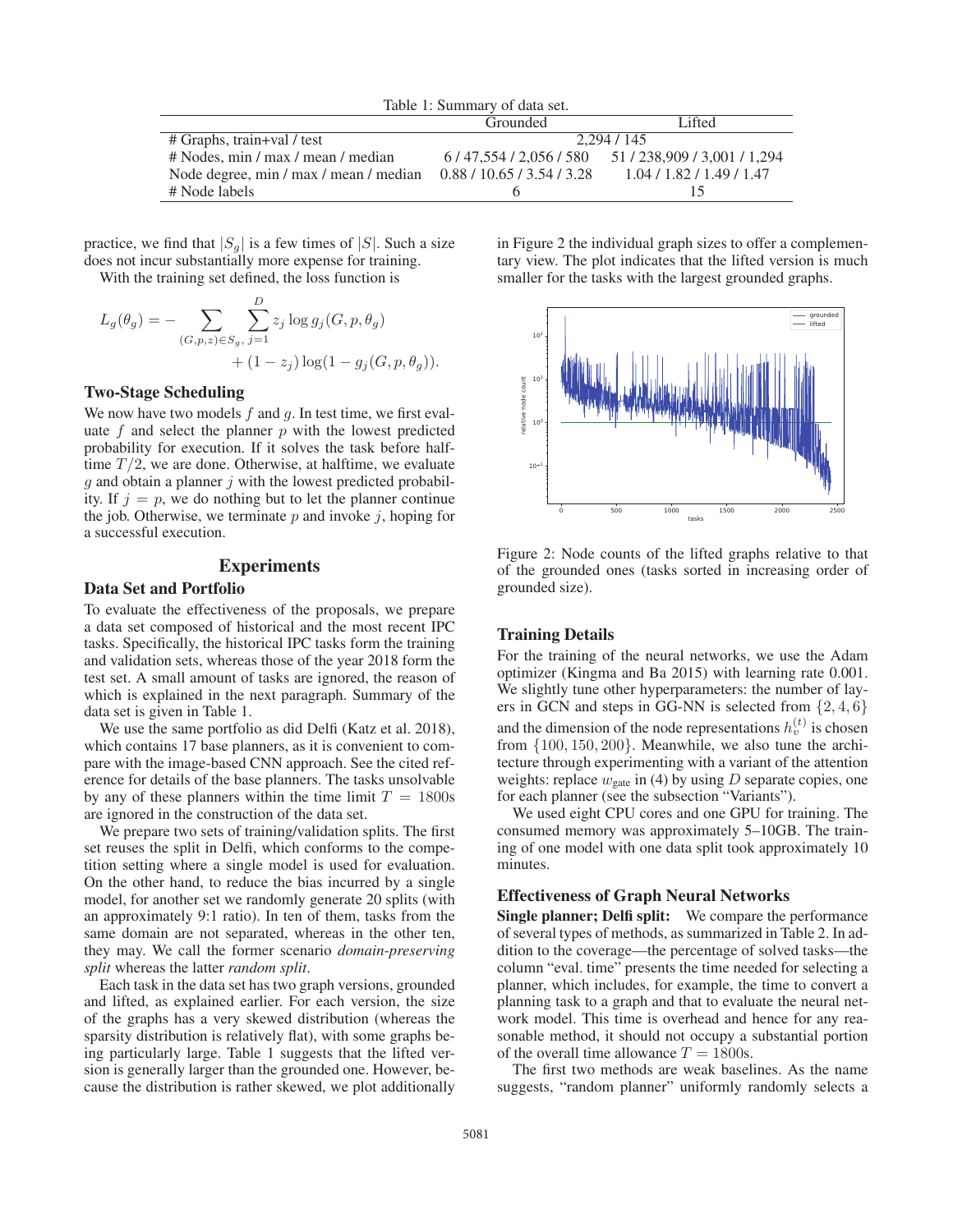Table 2: Percentage of solved tasks in the test set and average evaluation time of the method. Delfi split; single planner.

| Method                            | Solved   | Eval. Time        |
|-----------------------------------|----------|-------------------|
| Random planner                    | 60.6%    |                   |
| Single planner for all tasks      | 64.8%    |                   |
| Complementary2                    | 84.8%    | $\Omega$          |
| Planning-PDBs                     | 82.0%    |                   |
| Symbolic-bidirectional            | 80.0%    |                   |
| Enhanced features + random forest | 82.1%    | 0.51s             |
| Image based, CNN, grounded        | 73.1%    | 11.00s            |
| Image based, CNN, lifted          | 86.9%    | 3.16s             |
| Graph based, GCN, grounded        | 80.7%    | 23.15s            |
| Graph based, GCN, lifted          | $87.6\%$ | 9.41 <sub>s</sub> |
| Graph based, GG-NN, grounded      | 77.9%    | 14.53s            |
| Graph based, GG-NN, lifted        | 81.4%    | 11.44s            |

planner, whereas "single planner for all tasks" uses the one that solves the most number of tasks in the training set. Neither method takes time to perform selection. The percentage of solved tasks for the random method is the expected value.

The next three are state-of-the-art planing systems, not based on deep learning. These systems are the top performers of IPC 2018, second only to Delfi. Both Complementary2 and Planning-PDBs perform <sup>A</sup><sup>∗</sup> search with heuristic guidances based on sophisticated methods for pattern databases creation (Franco, Lelis, and Barley 2018; Martinez et al. 2018). Symbolic-bidirectional, on the other hand, is a baseline entered into the competition by the organizers. As the name suggests, it runs a bidirectional symbolic search, with no heuristic guidance (Torralba et al. 2017). None of these methods is portfolio based and hence no time is needed for planner selection. Still, they are rather competitive for cost-optimal planning.

The next one is a machine learning approach based on enhanced features developed by (Fawcett et al. 2014). With these handcrafted features, any standard, non-deep, machine learning model may be applied. We use random forest, reportedly the best model experimented by the authors of the referenced paper. In addition to the percentage coverage, time to compute the features is reported in the table.

Followed are deep learning methods: the two CNNs come from Delfi and the GCNs and GG-NNs are our proposal. For each network architecture, the performance of using grounded/lifted inputs are separately reported.

The results in Table 2 show that the planners in the portfolio have good qualities: with close to twenty planners, even a random choice can solve more than 60% of the tasks. Meanwhile, the state-of-the-art methods, even though not based on deep learning, set a high bar. Delfi, based on CNN, yields a better result for the lifted graphs, but not so much for the grounded ones. Further, one of our GNNs (GCN on lifted graphs) achieves the best performance, whereas the other three GNNs outperform CNN on grounded graphs.

Using either CNNs or GNNs, it appears consistently that the lifted graphs yield better results than do the grounded ones. Moreover, for the same neural network, they also require less evaluation time. One reason is that lifted graphs

are less expensive to construct, albeit being larger on average.

We confirm from the table that for all deep learning methods, the time for selecting a planner is negligble compared with the allowed time for executing the planner.

Single Planner; multiple splits: We additionally report in Table 3 the results of multiple splits, for the lifted graphs, following (Sievers et al. 2019a). See the top three rows. Similar to the above observations, GCN consistently works better than GG-NN and it also outperforms CNN. Moreover, one generally obtains better performance by using random splits, compared with domain-preserving ones.

Table 3: Percentage of solved tasks in the test set (lifted version). Multiple splits; single planner.

|                    | Domain-preserv. |         | Random   |         |
|--------------------|-----------------|---------|----------|---------|
|                    | Mean            | Std     | Mean     | Std     |
| Image based, CNN   | $82.1\%$        | 6.6%    | 86.1%    | 5.5%    |
| Graph based, GCN   | 85.6%           | $5.5\%$ | $87.2\%$ | $3.5\%$ |
| Graph based, GG-NN | 76.6%           | 5.8%    | 74.4%    | 2.7%    |
| Adaptive, GCN      | $91.1\%$        | $3.8\%$ | $92.1\%$ | $3.2\%$ |
| Adaptive, GG-NN    | 83.0%           | 5.8%    | 86.6%    | 2.0%    |

#### Effectiveness of Adaptive Scheduling

We first verify the motivation of using more than one planner: frequently a planner solves a task rather quickly, if it ever does. In Figure 3 we plot a curve for each of the deep learning methods regarding the number of solved tasks as time evolves (to avoid cluttering, only those with the lifted version are shown). The *oracle* curve on the top is the ceiling performance obtained by always selecting the fastest planner for each task. For all curves, one sees a trend of diminishing increase, indicating that most of the tasks are solved rather quickly.



Figure 3: Number of solved tasks with respect to time. "Oracle" is the ceiling performance obtained by always selecting the fastest planner for each task. Curves for the grounded graphs are not shown to avoid cluttering.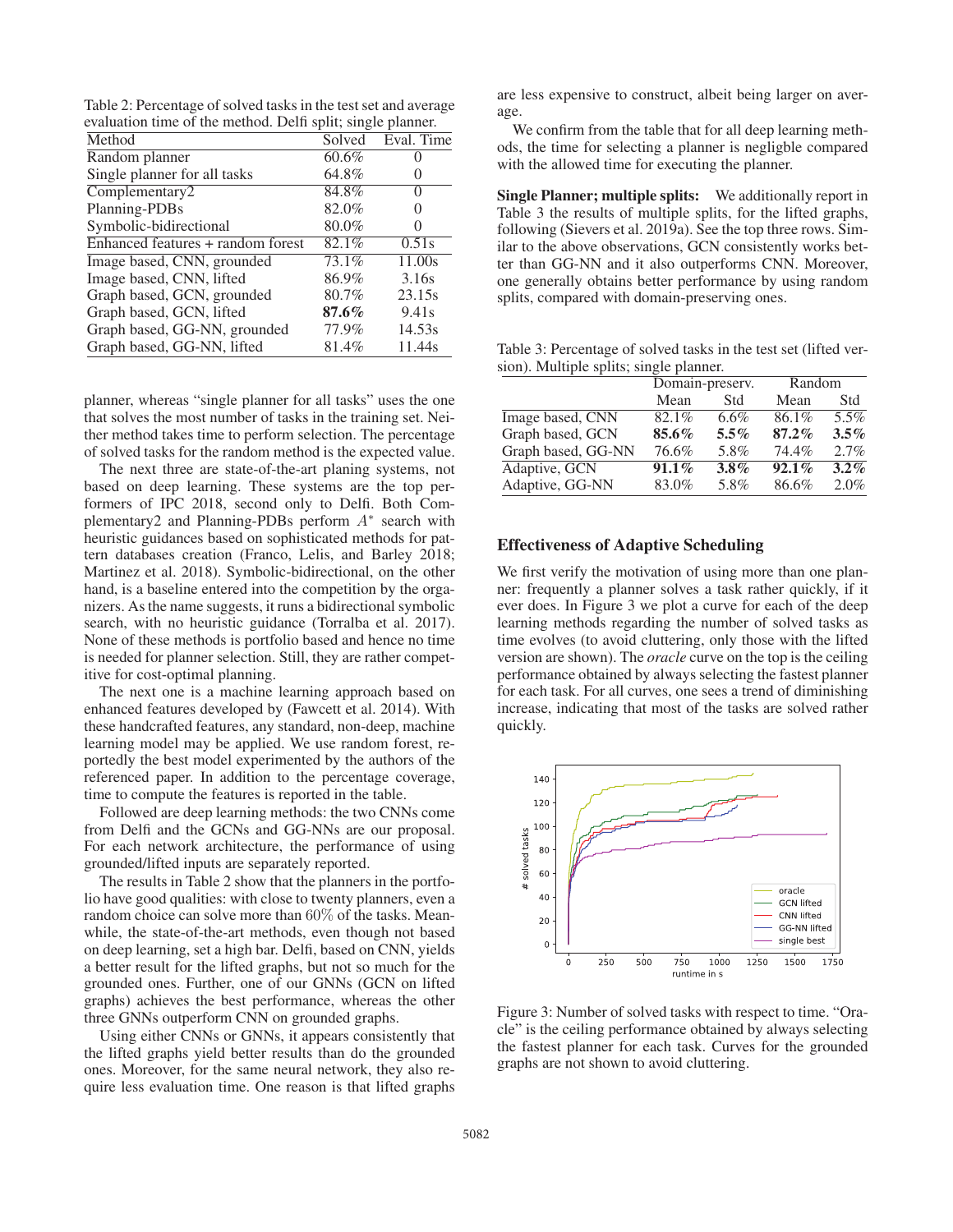Two planners; Delfi split: Based on this observation, allowing halftime for a second chance suffices for an alternative planner to complete the task. Hence, we compare the performance of the single selection with that of adaptive scheduling. For a straightforward variant, we also consider a two-planner fixed scheduling, whereby two planners with the smallest failure probability are selected for execution, each given a timeout limit  $T/2$ .



Figure 4: Percentage of solved tasks in the test set. Delfi split; two planners.

Figure 4 reports the results for the Delfi split. One sees that adaptive scheduling consistently increases the percentage of solved tasks on both GNN architectures and both graph versions. It pushes the best performance 87.6% seen in Table 2 to the new best 89.7%. On the other hand, twoplanner fixed scheduling is generally less competitive than even one-planner. This result is not surprising, because if the single-planner model  $f$  is not sufficiently accurate, one does not expect that selecting two may help. The adaptive model  $g$ , on the other hand, adapts to the case when the first planner fails and hence is more useful.

Two planners; multiple splits: For multiple splits, the results are reported in the bottom two rows of Table 3. One similarly sees that adaptive scheduling consistently improves over single-planner scheduling.

Multiple planners; Delfi split; simple greedy: The success of adaptive scheduling raises much interest in the use of more than one planner. A straightforward extension of the adaptive model  $q$  is to select more than two planners; but as the number of planners increases, the model becomes more and more complex and challenging to train. Instead, we explore offline, non-machine learning selection methods.

In Table 4 we consider the following approach:  $k$  planners are selected (independent of the task) and each is allotted  $T/k$  time. The first selected planner is the best performer on the training+validation set in the allotted time. The next planners are chosen in the same manner on the portion of the set not solved by previously selected planners. The top four rows of Table 4 report the results. For reference, the next four rows report the ceiling performance were the planners selected from the test set.

If  $k = 2$  planners are used, the coverage is 85.5%, lower than that achievable by the proposed adaptive scheduling approach, 89.7% (see Figure 4). If one is willing to use more planners, a better result is achieved with  $k = 3$ . However, the coverage does not increase monotonically with  $k$ . Moreover, the performance appears to be much sensitive to the change of  $k$ . Hence, it is challenging to find the best  $k$ .

Table 4: Percentage of solved tasks in the test set. Offline method. Delfi split. Compare with performance in Figure 4.

| Method                                        | Solved |
|-----------------------------------------------|--------|
| (Greedy) Best 2 planners from train set       | 85.5%  |
| (Greedy) Best 3 planners from train set       | 92.4%  |
| (Greedy) Best 4 planners from train set       | 89.7%  |
| (Greedy) Best 5 planners from train set       | 87.6%  |
| (Greedy oracle) Best 2 planners from test set | 93.8%  |
| (Greedy oracle) Best 3 planners from test set | 93.8%  |
| (Greedy oracle) Best 4 planners from test set | 93.1%  |
| (Greedy oracle) Best 5 planners from test set | 92.4%  |
| <b>Fast Downward Stone Soup</b>               | 92.4%  |

Multiple planners; multiple splits; FDSS: A more sophisticated offline planner selection approach is Fast Downward Stone Soup (Helmert et al. 2011), wherein the selection of planners and their allotted time are optimized according to a certain score function. Its result is reported in the last row of Table 4. This result is achieved with four planners. The coverage coincides with the above greedy approach when taking  $k = 3$ .

#### Conclusion

Graphs encode the structural information of a planning task. In this work, we have proposed a graph neural network approach for online planner selection. This approach outperforms Delfi, the winner of the Optimal Track of IPC 2018, which treats a planning task as an image and applies CNNs for selecting candidate planners. Our appealing results are owing to the representation power of GNNs that address the lack of permutation invariance and the negligence of nodelabeling information in CNNs.

We have also proposed an adaptive scheduling approach to compensate the inaccuracy of a single predictive model, through offering a chance for switching planners at halftime, conditioned on the performance of the previously selected one. Such an adaptive approach consistently increases the number of solved tasks.

Overall, it appears that the lifted graph version is advantageous over the grounded one, because of consistently better performance. However, on average they are larger in size and some are particularly enormous. Moreover, the size distribution is highly skewed in both versions. These factors impose substantial challenges for the batch training of the neural networks. An avenue of future research is to investigate more efficient and scalable training approaches.

We have seen that the use of multiple planners beyond two may improve the performance. Another line of future work is to extend the proposed adaptive scheduling to more